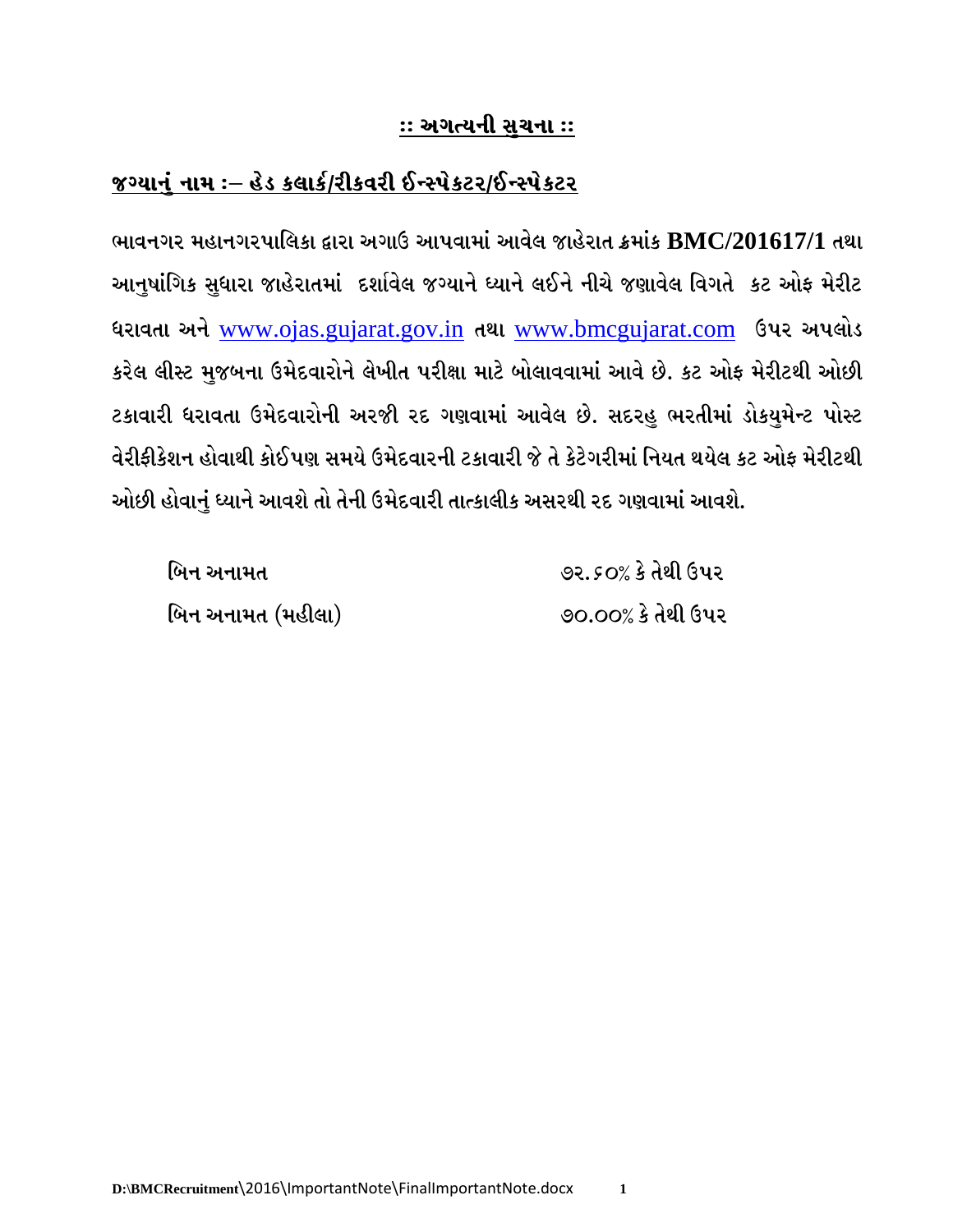### <u> જગ્યાનું નામ ઃ– ટેકનીકલ આસીસ્ટન્ટ (સીવીલ)</u>

ભાવનગર મહાનગરપાલિકા દ્વારા અગાઉ આપવામાં આવેલ જાહેરાત ક્રમાંક BMC/201617/2 તથા આનુષાંગિક સુધારા જાહેરાતમાં દર્શાવેલ જગ્યાને ધ્યાને લઈને નીચે જણાવેલ વિગતે કટ ઓફ મેરીટ ધરાવતા અને www.ojas.gujarat.gov.in તથા www.bmcgujarat.com ઉપર અપલોડ કરેલ લીસ્ટ મુજબના ઉમેદવારોને લેખીત પરીક્ષા માટે બોલાવવામાં આવે છે. કટ ઓફ મેરીટથી ઓછી ટકાવારી ધરાવતા ઉમેદવારોની અરજીી રદ ગણવામાં આવેલ છે. સદરહુ ભરતીમાં ડોકયુમેન્ટ પોસ્ટ વેરીકીકેશન હોવાથી કોઈપણ સમયે ઉમેદવારની ટકાવારી જે તે કેટેગરીમાં નિયત થયેલ કટ ઓક મેરીટથી ઓછી હોવાનું ધ્યાને આવશે તો તેની ઉમેદવારી તાત્કાલીક અસરથી રદ ગણવામાં આવશે.

| બિન અનામત                              | ૭૩.૯૦% કે તેથી ઉપર         |
|----------------------------------------|----------------------------|
| બિન અનામત (મહીલા)                      | <i>૬</i> ૩.૦૦% કે તેથી ઉપર |
| અનુસુચિત જાતિ                          | ૬૭.૩૦% કે તેથી ઉપર         |
| અનુસુચિત જન જાતિ                       | ૫૯.૩૦% કે તેથી ઉપર         |
| અનુસુચિત જન જાતિ (મહીલા)               | ૪૦.૪૦% કે તેથી ઉપર         |
| સામાજીક અને શૈક્ષણીક રીતે પછાત         | ૬૯.૦૩% કે તેથી ઉપર         |
| સામાજીક અને શૈક્ષણીક રીતે પછાત (મહીલા) | ૪૯.૫૮% કે તેથી ઉપર         |
| માજી સૈનિક                             | ૫૫.૦૦% કે તેથી ઉપર         |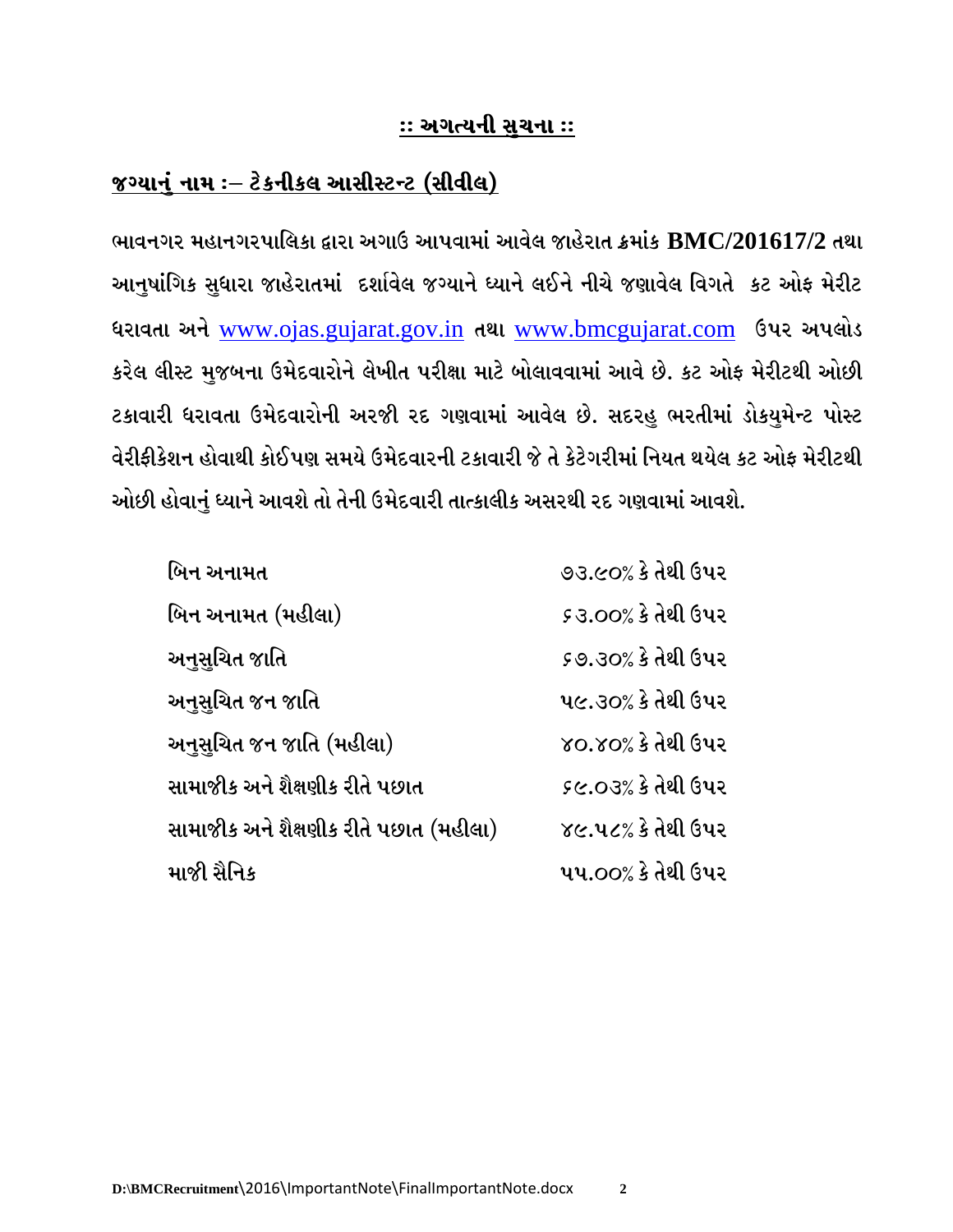# <u> જગ્યાનું નામ :– અધિક મદદનીશ ઈજનેર (સીવીલ)</u>

ભાવનગર મહાનગરપાલિકા દ્વારા અગાઉ આપવામાં આવેલ જાહેરાત ક્રમાંક BMC/201617/3 તથા આનુષાંગિક સુધારા જાહેરાતમાં દર્શાવેલ જગ્યાને ધ્યાને લઈને નીચે જણાવેલ વિગતે કટ ઓફ મેરીટ ધરાવતા અને www.ojas.gujarat.gov.in તથા www.bmcgujarat.com ઉપર અપલોડ કરેલ લીસ્ટ મુજબના ઉમેદવારોને લેખીત પરીક્ષા માટે બોલાવવામાં આવે છે. કટ ઓફ મેરીટથી ઓછી ટકાવારી ધરાવતા ઉમેદવારોની અરજીી રદ ગણવામાં આવેલ છે. સદરહુ ભરતીમાં ડોકયુમેન્ટ પોસ્ટ વેરીકીકેશન હોવાથી કોઈપણ સમયે ઉમેદવારની ટકાવારી જે તે કેટેગરીમાં નિયત થયેલ કટ ઓક મેરીટથી ઓછી હોવાનું ધ્યાને આવશે તો તેની ઉમેદવારી તાત્કાલીક અસરથી રદ ગણવામાં આવશે.

| બિન અનામત (મહીલા)                      | ૫૯.૬૭% કે તેથી ઉપર |
|----------------------------------------|--------------------|
| અનુસુચિત જાતિ                          | ૫૦.૨૦% કે તેથી ઉપર |
| અનુસુચિત જન જાતિ                       | ૫૦.૦૩% કે તેથી ઉપર |
| સામાજીક અને શૈક્ષણીક રીતે પછાત         | ૬૮.૯૦% કે તેથી ઉપર |
| સામાજીક અને શૈક્ષણીક રીતે પછાત (મહીલા) | ૪૯.૬૭% કે તેથી ઉપર |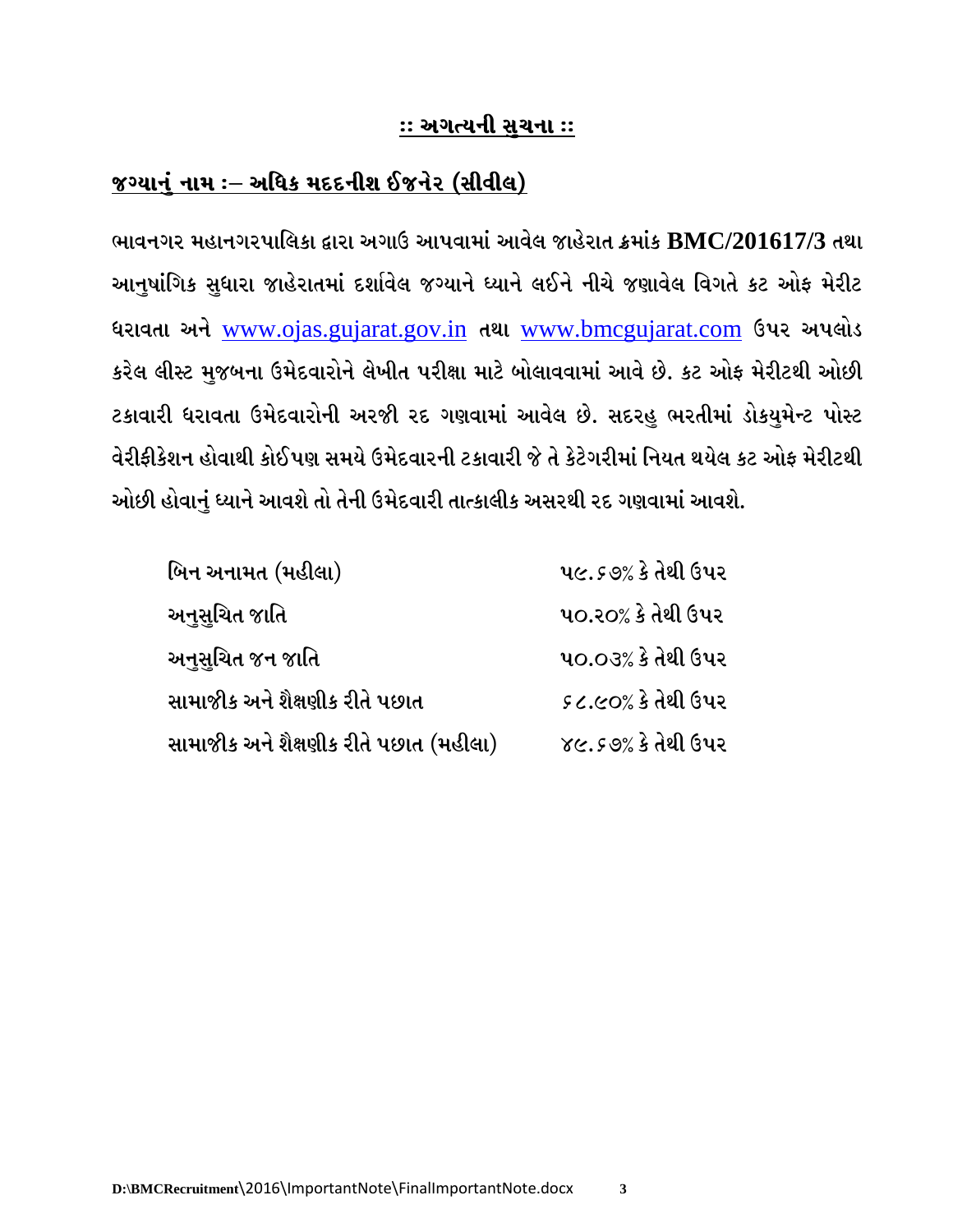## જગ્યાનું નામ ઃ– સુપ્રિન્ટેન્ડન્ટ / વહીવટી અધિકારી

ભાવનગર મહાનગરપાલિકા દ્વારા અગાઉ આપવામાં આવેલ જાહેરાત ક્રમાંક BMC/201617/4 તથા આનુષાંગિક સુધારા જાહેરાતમાં દર્શાવેલ જગ્યાને ધ્યાને લઈને નીચે જણાવેલ વિગતે કટ ઓફ મેરીટ ધરાવતા અને www.ojas.gujarat.gov.in તથા www.bmcgujarat.com ઉપર અપલોડ કરેલ લીસ્ટ મુજબના ઉમેદવારોને લેખીત પરીક્ષા માટે બોલાવવામાં આવે છે. કટ ઓફ મેરીટથી ઓછી ટકાવારી ધરાવતા ઉમેદવારોની અરજીી રદ ગણવામાં આવેલ છે. સદરહુ ભરતીમાં ડોકયુમેન્ટ પોસ્ટ વેરીફીકેશન હોવાથી કોઈપણ સમયે ઉમેદવારની ટકાવારી જે તે કેટેગરીમાં નિયત થયેલ કટ ઓફ મેરીટથી ઓછી હોવાનું ધ્યાને આવશે તો તેની ઉમેદવારી તાત્કાલીક અસરથી રદ ગણવામાં આવશે.

| બિન અનામત         | ૭૪.૪૨% કે તેથી ઉપર |
|-------------------|--------------------|
| બિન અનામત (મહીલા) | ૭૩.૫૦% કે તેથી ઉપર |